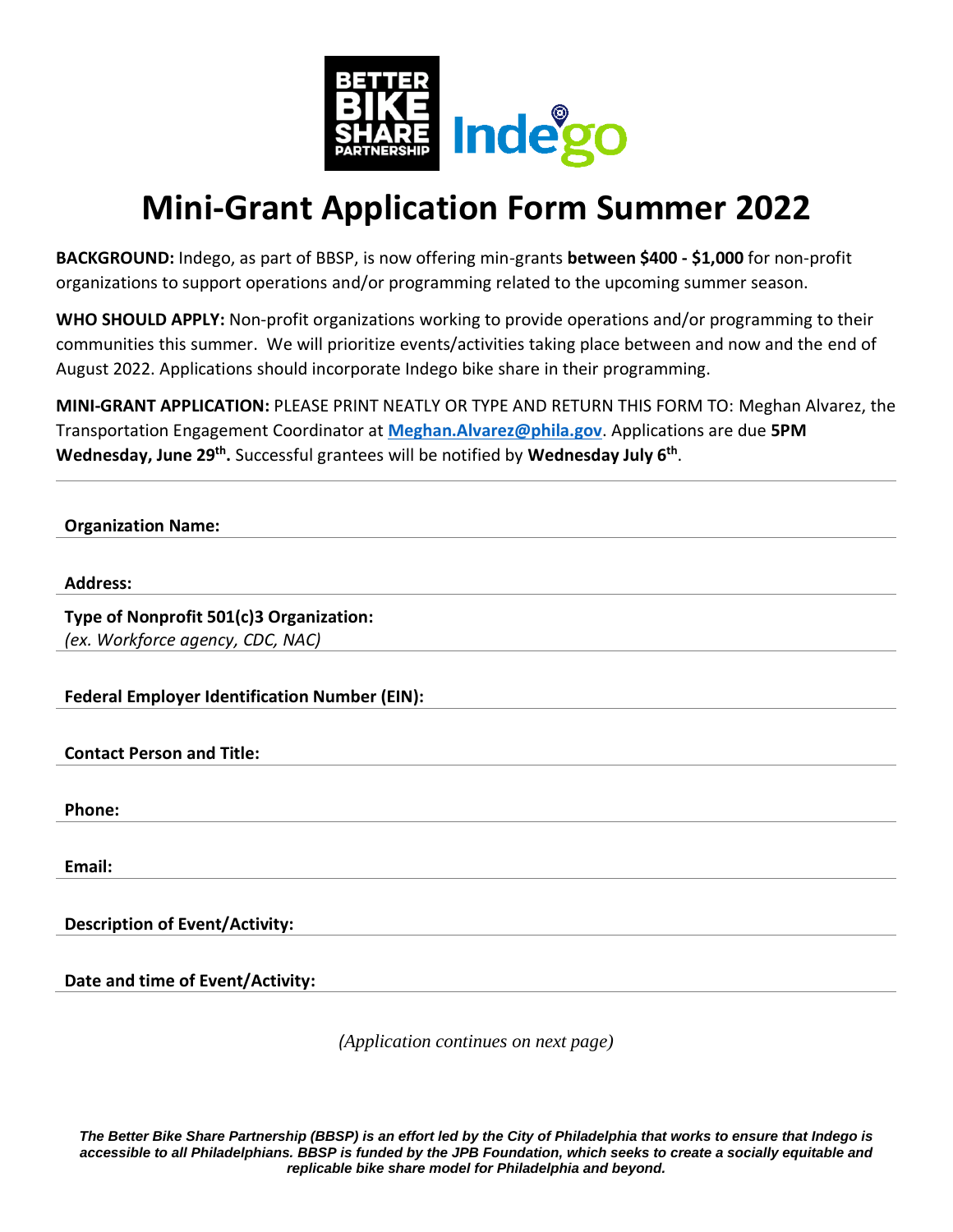## **Anticipated Outcomes (Please include the anticipated number of attendees or participants):**

## **Amount Requested (Not to exceed \$1,000):**

**Briefly describe how your organization is planning on using these funds during your Event/Activity** (200 words max)**:**